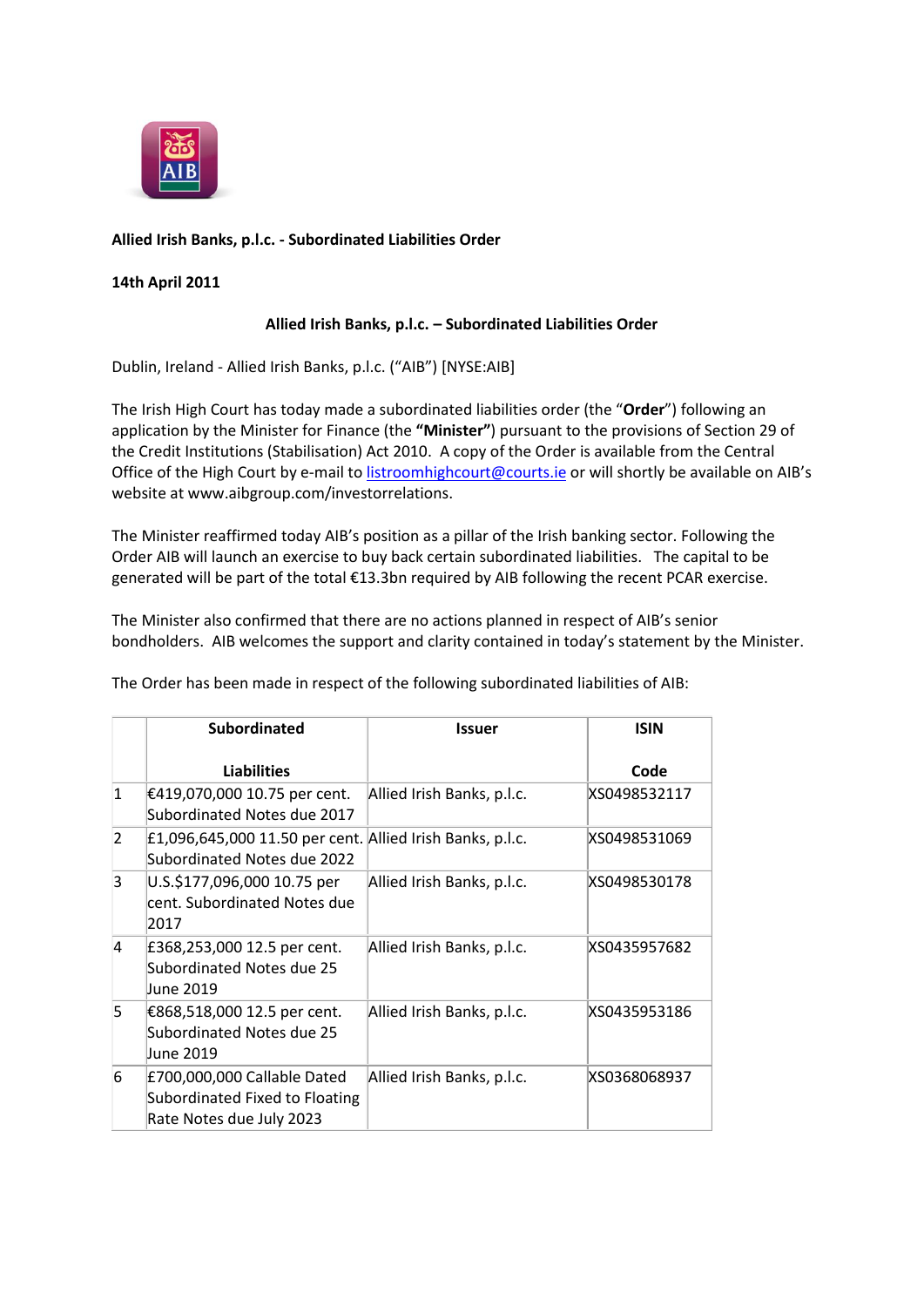|    | <b>Subordinated</b>                                                                                                         | <b>Issuer</b>              | <b>ISIN</b>  |
|----|-----------------------------------------------------------------------------------------------------------------------------|----------------------------|--------------|
|    | <b>Liabilities</b>                                                                                                          |                            | Code         |
| 7  | €500,000,000 Callable<br>Subordinated Step-Up Floating<br>Rate Notes due 2017                                               | Allied Irish Banks, p.l.c. | XS0232498393 |
| 8  | £500,000,000 Subordinated<br>Callable Fixed/Floating Rate<br>Notes due 2025                                                 | Allied Irish Banks, p.l.c. | XS0214107053 |
| 9  | €400,000,000 Subordinated<br>Callable Step-Up Floating Rate<br>Notes due 2015                                               | Allied Irish Banks, p.l.c. | XS0208845924 |
| 10 | U.S.\$400,000,000 Dated<br>Callable Step-Up Subordinated<br>Notes due 2015                                                  | Allied Irish Banks, p.l.c. | XS0197993875 |
| 11 | £350,000,000 Subordinated<br>Callable Fixed/Floating Rate<br>Notes due 2030                                                 | Allied Irish Banks, p.l.c. | XS0180778507 |
| 12 | €200,000,000 Perpetual<br>Subordinated Callable Step-Up<br>Notes                                                            | Allied Irish Banks, p.l.c. | XS0100325983 |
| 13 | £400,000,000 Perpetual<br>Callable Step-Up Subordinated<br>Notes                                                            | Allied Irish Banks, p.l.c. | XS0227409629 |
| 14 | €500,000,000 7.50 per cent.<br>Step-Up Callable Perpetual<br><b>Reserve Capital Instruments</b>                             | Allied Irish Banks, p.l.c. | XS0120950158 |
| 15 | €1,000,000,000 Fixed<br>Rate/Floating Rate Guaranteed<br>Non-voting Non-cumulative<br><b>Perpetual Preferred Securities</b> | AIB UK I LP                | XS0208105055 |
| 16 | €500,000,000 Fixed<br>Rate/Floating Rate Guaranteed<br>Non-voting Non-cumulative<br>Perpetual Preferred Securities          | AIB UK 2 LP                | XS0257734037 |
| 17 | £350,000,000 Fixed<br>Rate/Floating Rate Guaranteed<br>Non-voting Non-cumulative<br><b>Perpetual Preferred Securities</b>   | AIB UK 3 LP                | XS0257571066 |
| 18 | U.S.\$100,000,000<br>Subordinated Primary Capital<br>Perpetual Floating Rate Notes                                          | Allied Irish Banks, p.l.c. | IE0000189625 |

In summary and as set out in further detail in the Order, the Order amends the terms of the subordinated liabilities as follows: